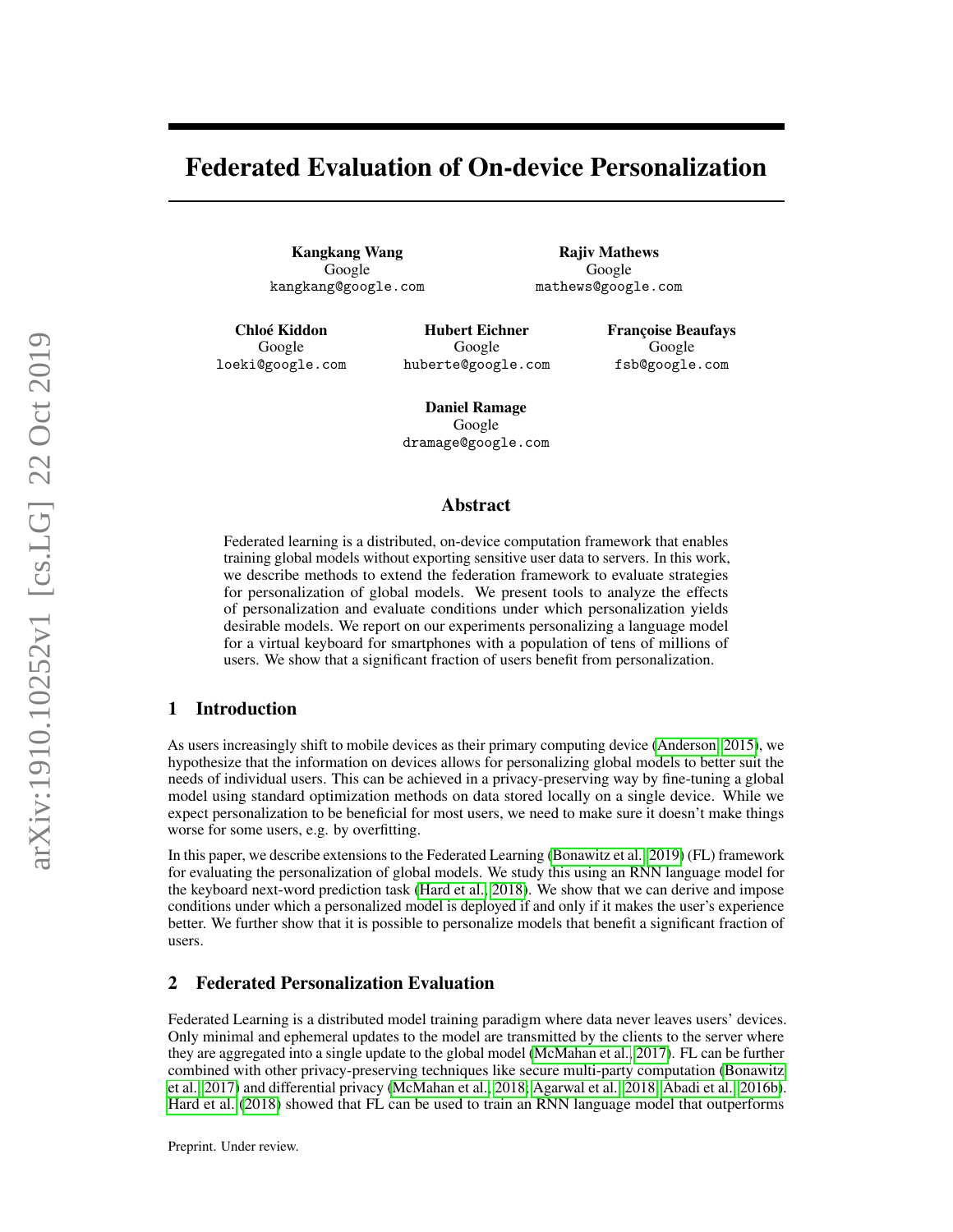an identical model trained using traditional server-side techniques, when evaluated on the keyboard next-word prediction task.

Such a global model is necessarily a consensus model, and it stands to reason that populationwide accuracy can be further improved through personalization on individual users' data. However, such on-device refinements cannot be tested server-side because the training/eval data is not collected centrally. It is reasonable to expect that, given the nature of neural network training, personalizing models might make the experience of some users worse. We will show that we can prevent such undesired effects by carefully calibrating the model hyperparameters, and by building a gating mechanism that accepts or rejects personalized models for use in inference.

In this paper, we introduce an extension to the FL framework for evaluating personalization accuracy and for determining the training and acceptance hyperparameters - *Federated Personalization Evaluation* (FPE). As in the FL setting, mobile phones connect to a server when idle, charging and on an unmetered network [\(Bonawitz et al., 2019\)](#page-4-1). Selected devices are

<span id="page-1-0"></span>

Figure 1: An illustration of *Federated Personalization Evaluation*: (A) the global model (gray circle) is sent to client devices, (B) the device computes SGD updates on the train partition of the local data, resulting in a personalized model (the green square), (C) the device computes a report of metrics for the global and personalized model on the test partition of the local data, (D) pairs of metric reports are sent by various devices to the server, (E) the server computes histograms of various delta metrics.

served a baseline model along with instructions on how to train it using the device's dataset in the form of a TensorFlow graph [\(Abadi et al., 2016a\)](#page-4-8). In FL, the device would compute and send its model update to the server for aggregation, but in FPE, the device instead does five steps: it splits the local on-device dataset into a train and test partition using practitioner-defined criteria; it computes metrics of the baseline model on the test data; it fine-tunes the model on the training set; it computes metrics of the personalized model on the test set; and finally it computes and uploads the change in metrics between the personalized and baseline variants. The server aggregates the metrics it receives from various clients to compute histograms of various delta metrics.

Figure [1](#page-1-0) illustrates this process. FPE allows us to evaluate the benefit of personalization and identify good hyperparameters using the existing infrastructure for federated learning, without any user visible impact. These conclusions can then be used for *live* inference using personalized models, though live inference is beyond the scope of this paper.

## 3 Method

#### 3.1 Network Architecture

The network architecture of the next-word prediction model is described in [Hard et al.](#page-4-2) [\(2018\)](#page-4-2). We use a variant of the Long Short-Term Memory (LSTM) [\(Hochreiter and Schmidhuber, 1997\)](#page-4-9) recurrent neural network called the Coupled Input and Forget Gate (CIFG) [\(Greff et al., 2017\)](#page-4-10). The input embedding and output projection matrices are tied to reduce the model size [\(Press and Wolf,](#page-5-0) [2017;](#page-5-0) [Inan et al., 2016\)](#page-4-11). For a vocabulary of size V, a one-hot encoding  $v \in \mathbb{R}^V$  is mapped to a dense embedding vector  $d \in \mathbb{R}^D$  by  $d = Wv$  with an embedding matrix  $W \in \mathbb{R}^{D \times V}$ . The output projection of the CIFG, also in  $\mathbb{R}^D$ , is mapped to the output vector  $W^{\top} h \in \mathbb{R}^V$ . A softmax layer converts the raw logits into normalized probabilities. Cross-entropy loss over the output and target labels is used for training. We use a vocabulary of  $V = 10,000$  words, including the special beginning-of-sentence, end-of-sentence, and out-of-vocabulary tokens. The input embedding and CIFG output projection dimension  $D$  is set to 96. A single layer CIFG with 670 units is used. The network has 1.4 million parameters.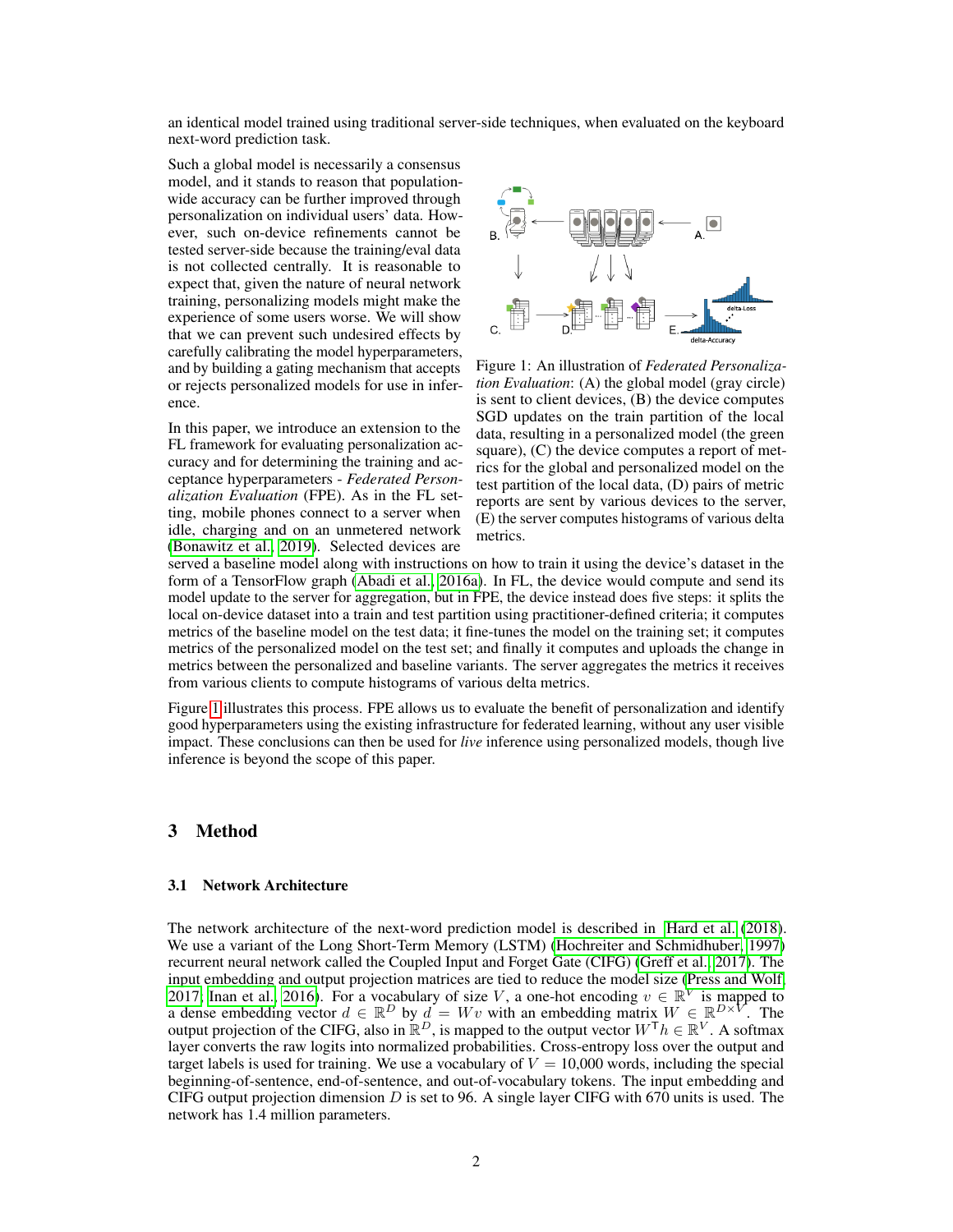#### <span id="page-2-0"></span>3.2 Global Model Training

The next-word prediction model is trained using FL on a population of users whose language is set to US English, as described in [Hard et al.](#page-4-2) [\(2018\)](#page-4-2). The FederatedAveraging algorithm [\(McMahan](#page-4-3) [et al., 2017\)](#page-4-3) is used to aggregate distributed client SGD updates. Training progresses synchronously in "rounds". Every client, indexed by k, participating in a given round, indexed by t, computes the average gradient,  $g_k$ , on its local data  $n_k$ , with the current model  $w_t$  using stochastic gradient descent (SGD). For a client learning rate  $\epsilon$ , the local client update,  $w_{t+1}^k$ , is given by  $w_t - \epsilon g_k \to w_{t+1}^k$ . The server performs a weighted aggregation of the client models to obtain a new global model,  $w_{t+1}$ :  $\sum_{k=1}^{K} \frac{n_k}{N} w_{t+1}^k \to w_{t+1}$ , where  $N = \sum_{k} n_k$ . The server update is achieved via the Momentum optimizer, using Nesterov accelerated gradient [\(Nesterov, 1983;](#page-4-12) [Sutskever et al., 2013\)](#page-5-1), a momentum hyperparameter of 0.9, and a server learning rate of 1.0. Training converges after 3000 training rounds, over the course of which 600 million sentences are processed by 1.5 million clients. Training typically takes 4 to 5 days.

#### 3.3 Model Personalization Strategies

A personalization strategy consists of the model graph, the initial parameter values, and the training hyperparameters - client learning rate, train batch size, and stopping criteria. Throughout our experiments, the model graph and initial parameter values are set to be the federated trained next word prediction model described in Section [3.2.](#page-2-0) The effect of the personalization learning on the model is evaluated via various training hyperparameters.

Given a personalization strategy, the personalized model can then be trained from the initial global model using individual client's training cache data. Data are cached on mobile devices on which the language is set to US English. During a training process, the client data first gets split into train and test partitions (80% and 20% based on the temporal order). Stochastic gradient descent is used for model training with specified learning rate  $(L)$  and batch size  $(B)$ . The stopping criteria are based on number of tokens  $(T)$  observed and number of epochs  $(E)$  trained. The training process stops when one of the criteria is satisfied.

# 4 Experiments

The performance of the personalized model is evaluated using the prediction accuracy metric, defined as the ratio of the number of correct predictions to the total number of tokens.

<span id="page-2-1"></span>

| <i>Hyperparameters</i> | Accuracy delta |
|------------------------|----------------|
| $B = 5, L = 0.01$      | 0.012          |
| $B = 5, L = 0.1$       | 0.024          |
| $B = 5, L = 1.0$       | $-0.019$       |
| $B = 10, L = 0.01$     | 0.008          |
| $B = 10, L = 0.1$      | 0.022          |
| $B = 10, L = 1.0$      | 0.002          |
| $B = 20, L = 0.01$     | 0.005          |
| $B = 20, L = 0.1$      | 0.018          |
| $B = 20, L = 1.0$      | 0.015          |

Table 1: The results from personalization eval experiments. Metrics are reported from over 500,000 clients. Mean of baseline accuracy is  $0.166 \pm 0.001$ .

baseline model are summarized in Table [1.](#page-2-1)

Experiments are conducted to study the influence of client train batch size and learning rate on the personalization performance. The stopping criteria are set to  $T \geq 5000$  or  $E \geq 1$ . We wish to assess the benefits brought by personalization across users. However, each user experiences a different baseline accuracy, depending on their style, use of language register, etc. Therefore, it makes sense to measure the difference between prediction accuracies before and after personalization for each user, and observe the distribution of these differences in addition to their average. The histograms report only prediction-accuracy metrics and are computed over tens of thousands of users. Metric reports including the baseline accuracies and the personalized model accuracies from over 300,000 users' devices are received. The delta metrics between the personalized model and the

The best accuracy improvement is achieved for  $B = 5$ ,  $L = 0.1$ . It starts with a mean baseline prediction accuracy of 0.166 and reaches a mean personalized accuracy of 0.19, resulting in a mean relative accuracy increase of 14.5%.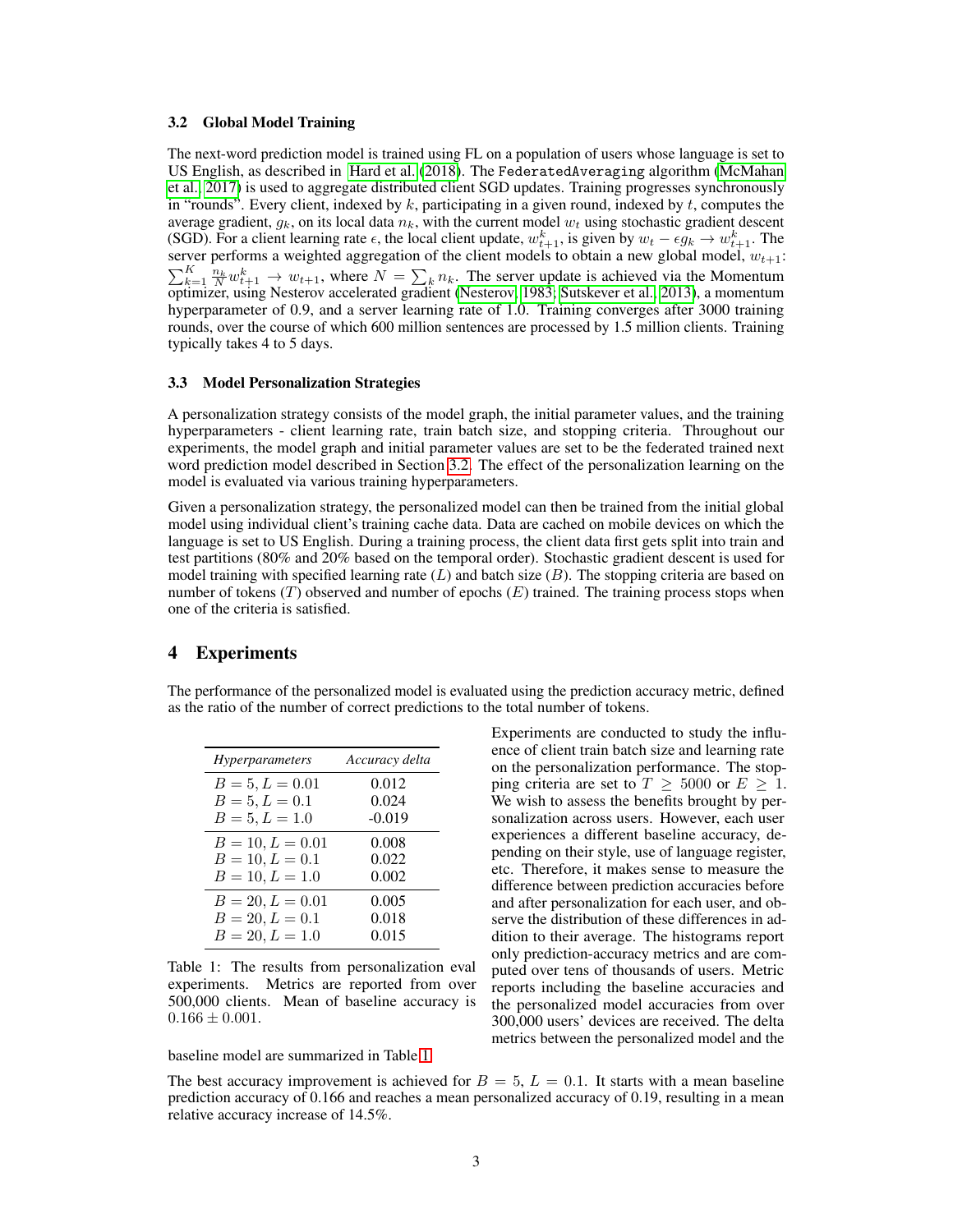<span id="page-3-0"></span>

Figure 2: Accuracy delta histograms for different learning rates (L) and batch sizes (B): (a) At  $B = 5$ and  $L = 0.1$ , 47% of users achieve  $\geq 0.02$  accuracy improvement; (b) At  $B = 10$  and  $L = 1.0$ , 39% of users achieve  $\geq 0.02$  accuracy improvement; (c) At  $B = 10$  and  $L = 0.1$ , 29% of users achieve  $\geq$ 0.02 accuracy improvement.

While the mean metrics show how much personalization improves the model performance in general, the distribution reveals how personalization influences the experience of individual users. Histograms of the sampled accuracy deltas are shown in Figure [2.](#page-3-0)

As shown in Figure [2a,](#page-3-0) with a small batch size, a large portion of users encounter model degradation with learning rate 1.0. This is not entirely surprising, since high learning rates with small batch size can cause the parameter update to jump over or even divert from the minima. In Figure [2b](#page-3-0) and Figure [2c,](#page-3-0) with larger batch sizes, histograms of learning rate 1.0 tend to have heavier tails both on the left and on the right, compared with histograms of learning rate 0.1. Though the average accuracy improvement of learning rate 1.0 in batch size 20 is lower than learning rate 0.1 (0.015 vs. 0.018), neither is clearly superior, since more users (39% vs. 29%) achieve significant accuracy improvement  $(> 0.02)$  with learning rate 1.0.

All personalization evaluation experiments in our study use the data stored in a user's on-device training cache. Variations in the quantity and quality of training cache data across different devices are expected. We conduct experiments to evaluate how model personalization can be influenced by factors associated with the user data. Factors considered are the number of training tokens and baseline accuracy on the user data. The stopping criteria are set to  $T \ge 10000$  or  $E \ge 1$ . Summaries of the greater improvement are illustrated in Figure [3.](#page-3-1)

<span id="page-3-1"></span>

Figure 3: Analysis of accuracy deltas by learning rate (L) and batch size (B) sliced by (a) number of user tokens and (b) baseline accuracy.

In Figure [3a,](#page-3-1) user token counts are

placed into 4 buckets. As one might expect, we observe larger improvements for more data. For a learning rate of 0.1, the accuracy improvements of the last two buckets get closer, indicating the saturation of the improvement. A learning rate of 1.0 retrieves the best performance with very few tokens. The graph suggests that adjusting the learning rate based on number of user tokens leads to better results.

In Figure [3b,](#page-3-1) baseline accuracies of users are placed into 4 buckets. With learning rates 0.1 and 1.0, accuracy improvement for users with the worst baseline accuracy ( $\leq 0.1$ ) is greater than 0.25, while accuracy improvement for users with best baseline accuracy ( $> 0.2$ ) is smaller than 0.2. The results indicate that users who deviate the most from the global model predictions are those benefiting the most from it.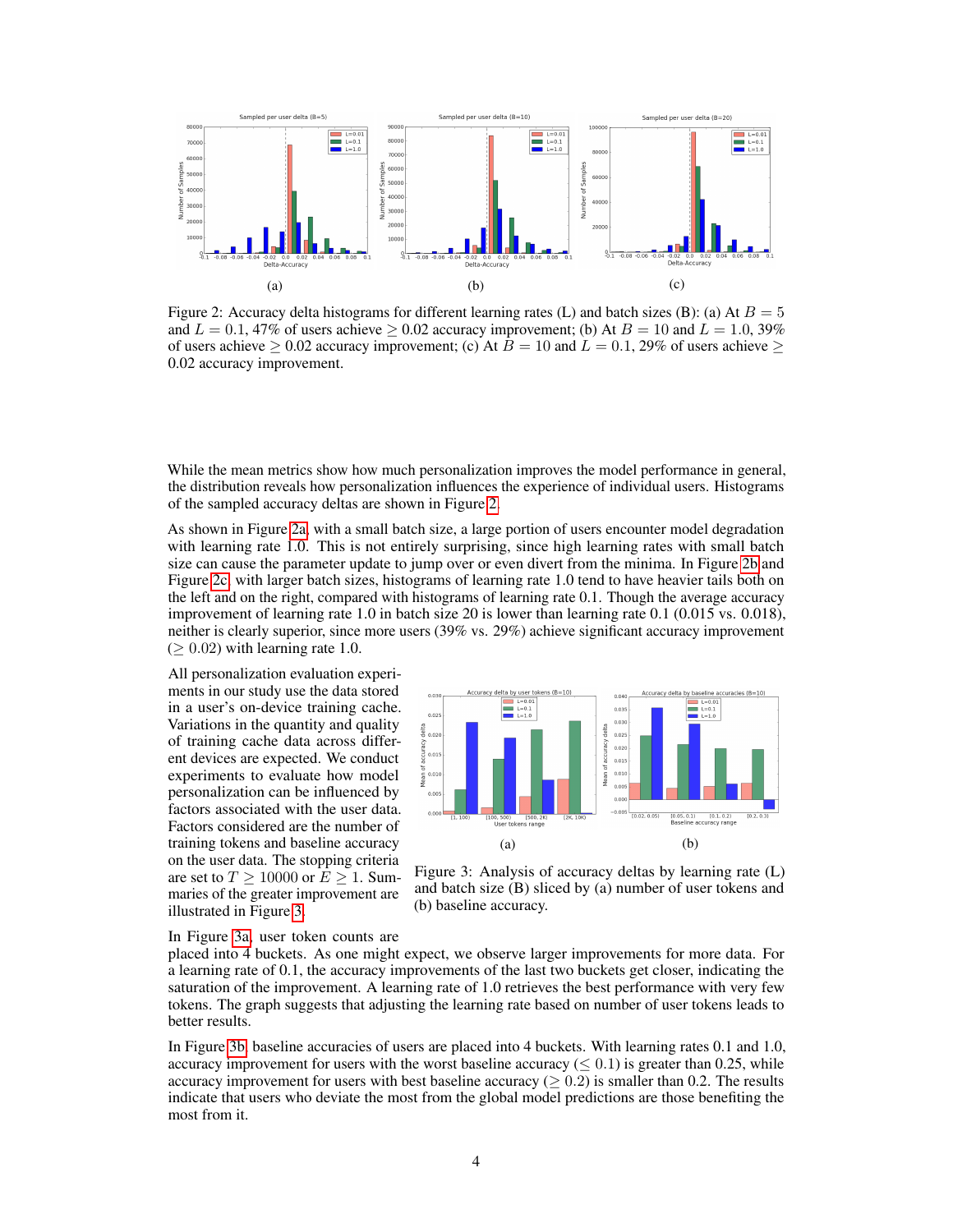# 5 Conclusion

This work describes tools to perform Federated Personalization Evaluation and analyze results in a privacy-preserving manner. Through experiments on live traffic, we show that personalization benefits users across a large population. We explore personalization strategies and demonstrate how they can be tuned to achieve better performance. To our knowledge, this represents the first evaluation of personalization using privacy-preserving techniques on a large population of live users.

#### Acknowledgments

The authors would like to thank colleagues on the Google Assistant and Google AI teams for many helpful discussions. We're especially grateful to Emily Glanz and Brendan McMahan for help with our experiments, and Andrew Hard for help editing the manuscript. We're also grateful for the many contributions made by researcher Jeremy Kahn to an early iteration of this work.

### References

- <span id="page-4-8"></span>Martin Abadi, Paul Barham, Jianmin Chen, Zhifeng Chen, Andy Davis, Jeffrey Dean, Matthieu Devin, Sanjay Ghemawat, Geoffrey Irving, Michael Isard, Manjunath Kudlur, Josh Levenberg, Rajat Monga, Sherry Moore, Derek G. Murray, Benoit Steiner, Paul Tucker, Vijay Vasudevan, Pete Warden, Martin Wicke, Yuan Yu, and Xiaoqiang Zheng. 2016a. [Tensorflow: A system for large-scale machine learning.](https://www.usenix.org/system/files/conference/osdi16/osdi16-abadi.pdf) In *12th USENIX Symposium on Operating Systems Design and Implementation (OSDI 16)*, pages 265–283.
- <span id="page-4-7"></span>Martin Abadi, Andy Chu, Ian Goodfellow, H Brendan McMahan, Ilya Mironov, Kunal Talwar, and Li Zhang. 2016b. Deep learning with differential privacy. In *Proceedings of the 2016 ACM SIGSAC Conference on Computer and Communications Security*, pages 308–318. ACM.
- <span id="page-4-6"></span>Naman Agarwal, Ananda Theertha Suresh, Felix Yu, Sanjiv Kumar, and Brendan McMahan. 2018. [cpsgd:](http://papers.nips.cc/paper/7984-cpsgd-communication-efficient-and-differentially-private-distributed-sgd.pdf) [Communication-efficient and differentially-private distributed sgd.](http://papers.nips.cc/paper/7984-cpsgd-communication-efficient-and-differentially-private-distributed-sgd.pdf) In *Neural Information Processing Systems*.
- <span id="page-4-0"></span>Monica Anderson. 2015. Technology device ownership: 2015. [http://www.pewinternet.org/2015/10/](http://www.pewinternet.org/2015/10/29/technology-device-ownership-2015/) [29/technology-device-ownership-2015/](http://www.pewinternet.org/2015/10/29/technology-device-ownership-2015/).
- <span id="page-4-1"></span>Keith Bonawitz, Hubert Eichner, Wolfgang Grieskamp, Dzmitry Huba, Alex Ingerman, Vladimir Ivanov, Chloé M Kiddon, Jakub Konečný, Stefano Mazzocchi, Brendan McMahan, Timon Van Overveldt, David Petrou, Daniel Ramage, and Jason Roselander. 2019. [Towards federated learning at scale: System design.](https://arxiv.org/abs/1902.01046) In *SysML 2019*. To appear.
- <span id="page-4-4"></span>Keith Bonawitz, Vladimir Ivanov, Ben Kreuter, Antonio Marcedone, H. Brendan McMahan, Sarvar Patel, Daniel Ramage, Aaron Segal, and Karn Seth. 2017. [Practical secure aggregation for privacy-preserving machine](https://doi.org/10.1145/3133956.3133982) [learning.](https://doi.org/10.1145/3133956.3133982) In *Proceedings of the 2017 ACM SIGSAC Conference on Computer and Communications Security*, CCS '17, pages 1175–1191, New York, NY, USA. ACM.
- <span id="page-4-10"></span>Klaus Greff, Rupesh Kumar Srivastava, Jan Koutník, Bas R. Steunebrink, and Jürgen Schmidhuber. 2017. [LSTM:](https://doi.org/10.1109/TNNLS.2016.2582924) [A search space odyssey.](https://doi.org/10.1109/TNNLS.2016.2582924) *IEEE Trans. Neural Netw. Learning Syst.*, 28(10):2222–2232.
- <span id="page-4-2"></span>Andrew Hard, Kanishka Rao, Rajiv Mathews, Françoise Beaufays, Sean Augenstein, Hubert Eichner, Chloé Kiddon, and Daniel Ramage. 2018. Federated learning for mobile keyboard prediction. *arXiv preprint arXiv:1811.03604*.
- <span id="page-4-9"></span>S. Hochreiter and J. Schmidhuber. 1997. [Long short-term memory.](https://doi.org/10.1162/neco.1997.9.8.1735) *Neural Computation*, 9(8):1735–1780.
- <span id="page-4-11"></span>Hakan Inan, Khashayar Khosravi, and Richard Socher. 2016. [Tying word vectors and word classifiers: A loss](http://arxiv.org/abs/1611.01462) [framework for language modeling.](http://arxiv.org/abs/1611.01462) *CoRR*, abs/1611.01462.
- <span id="page-4-3"></span>Brendan McMahan, Eider Moore, Daniel Ramage, Seth Hampson, and Blaise Agüera y Arcas. 2017. [Communication-efficient learning of deep networks from decentralized data.](http://proceedings.mlr.press/v54/mcmahan17a.html) In *Proceedings of the 20th International Conference on Artificial Intelligence and Statistics, AISTATS 2017, 20-22 April 2017, Fort Lauderdale, FL, USA*, pages 1273–1282.
- <span id="page-4-5"></span>Brendan McMahan, Daniel Ramage, Kunal Talwar, and Li Zhang. 2018. [Learning differentially private recurrent](https://openreview.net/pdf?id=BJ0hF1Z0b) [language models.](https://openreview.net/pdf?id=BJ0hF1Z0b) In *International Conference on Learning Representations (ICLR)*.
- <span id="page-4-12"></span>Yurii Nesterov. 1983. [A method for solving the convex programming problem with convergence rate](https://ci.nii.ac.jp/naid/10029946121/en/)  $o(1/k^2)$ . *Dokl. Akad. Nauk SSSR*, 269:543–547.